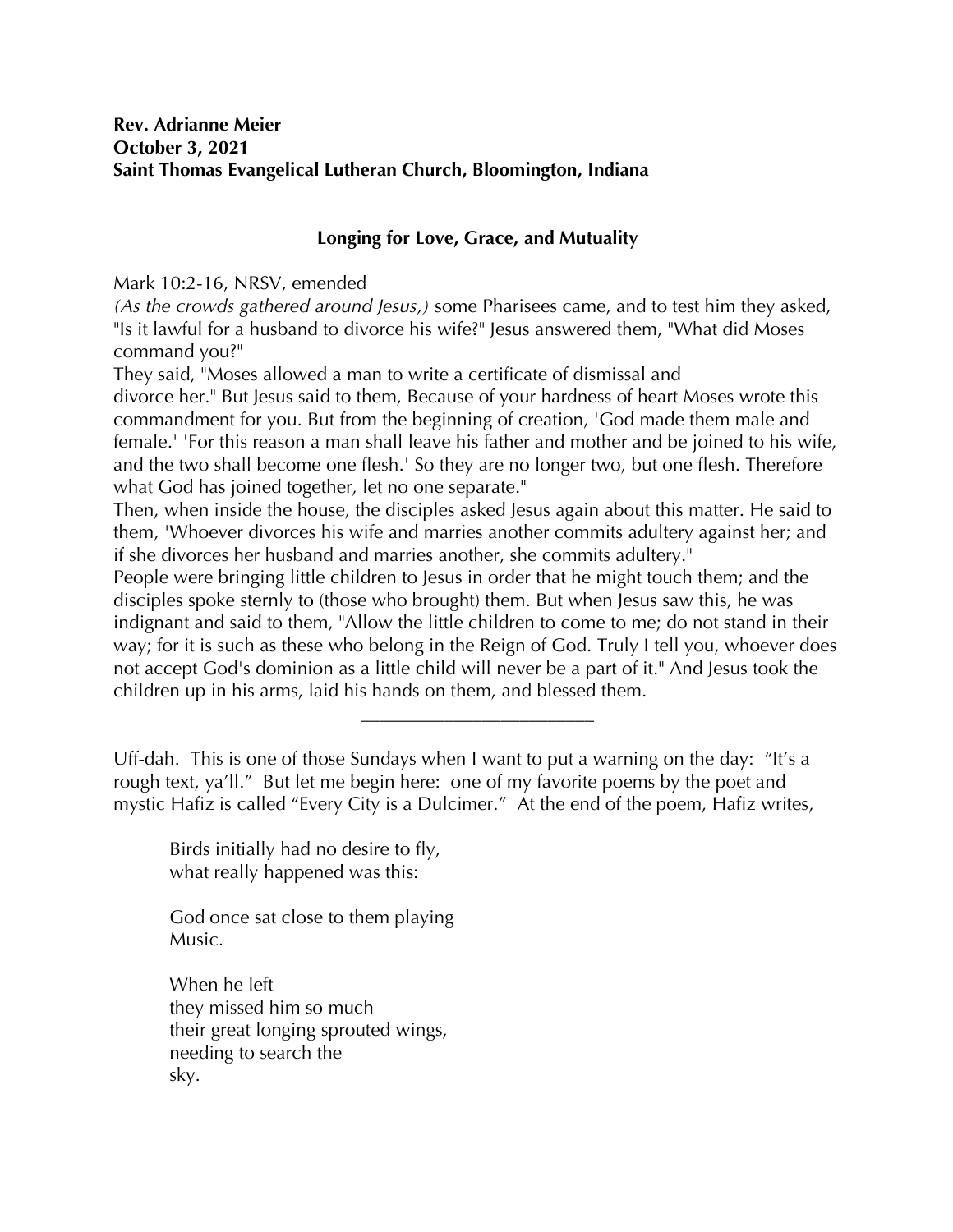Listen, Hafiz knows, Nothing evolves us like love.

*From Daniel Ladinsky's translation in The Gift: Poems by Hafiz the great Sufi master.*

I love that it is love and longing that causes birds to sprout wings. And I wonder, then, what about people? What has changed in us because love has come down among us? We, too, have a great longing for this love—for deep mutuality and expansive graciousness wrapped in the vulnerability that is self-giving love. At its best, marriage is one human answer to this deep longing, a vocational call that is a mirror, though admittedly a dim one, for the love of God for humankind.

Dearly beloved, when we gather on the occasion of a wedding, we claim we gather in a celebration of love. This day, we believe, is pivotal in the life of the couple, and we create rituals that are meant to be expressions of the couple's love and intimacy. We have fallen head over heals for this idea of romantic love and set as an ideal the passion felt in early love. Unfortunately, too often this love cools, and our culture offers us few tools to face the endless obligations of family life. In the end, what we claim to celebrate is something that is simply not meant to last. Romantic love and passionate intimacy face challenges when it comes up against the brokenness we bring to every relationship, When the highlight of our evening is filing our nails while binge watching Netflix—that is, when we are simple too exhausted from our day-to-day lives—what will fill the longing for love, grace, and mutuality?

Struggling with this institution is not a new human endeavor. Jesus is asked to field a few questions about one of the two possible endings of marriage: divorce. You will note that the question drips with a patriarchal understanding of marriage. Not only does it assume a husband and a wife, but assumes a very lopsided power dynamic. It assumes marriage exists for the pleasure of the husband. And, among Romans, women could bring a marriage to an end, but there were different words for when this happened. In Jesus's time, among Jews, it was unlawful for women to initiate divorce, though some did. And men needed few reasons for divorce. Moses permitted a man to divorce his wife if there was—quote—"something objectionable about her." Furthermore, among Jews and Romans, only a woman could commit adultery against her husband; a man's philandering was of no consequence. The end of marriage in the ancient worlds showcases relationships devoid of mutual affection, of wild forgiveness born out of vulnerability, of grace made cheap by claiming only a few worth of it.

But, as we read today, Jesus includes the women, includes the possibility of their divorce, of their feelings, of their forgiveness. That Jesus includes women, that he uses the same language for their desires to bring their marriage to an end, sayings something about the purpose of marriage. Rather than being about passion and one partner's satisfaction, Jesus refers his listeners to a different piece of Torah—Jewish law—not to Moses's permission to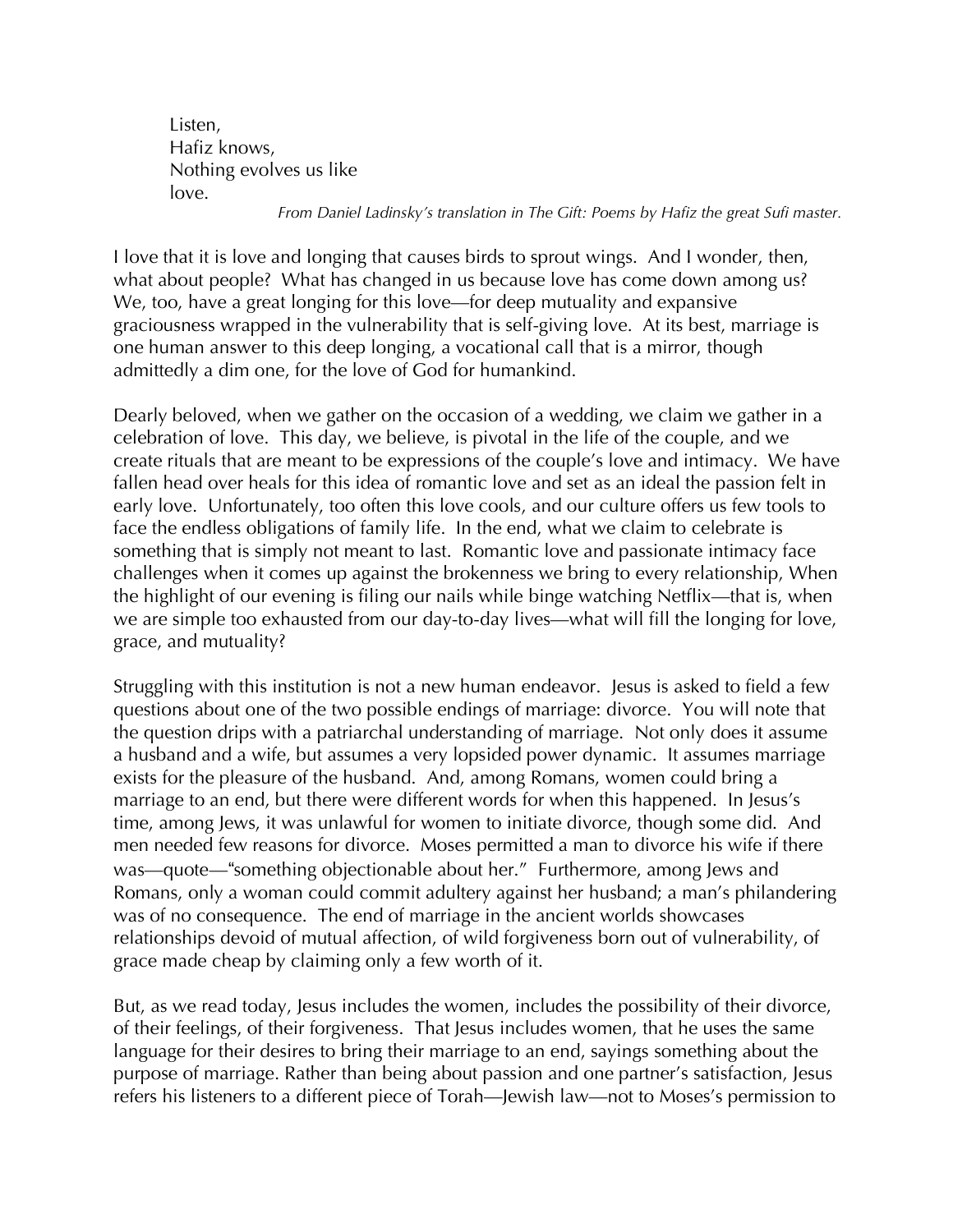divorce, but to Genesis, to the idea that in marriage spouses become one flesh, a deep and, hopefully, sustaining intimacy. The marker of marriage, then, is not the status and pleasure of one spouse or the other, but about the mutuality shared among them. At its very best, marriage points beyond itself to God"s goals for all of humanity. Two people, equal in belovedness, live toward one another as Christ lives toward us. We are given not just to our spouse, but we are given to humanity, to partnership because, as God said, "It is not right that [we] should be alone."

I think it is this deep longing for…enfleshment that has caused so many of us to fight for the right not just to love but to be joined to our partners. Is not the fight for interracial marriage, for gay marriage, for anything that doesn't look like some false ideal of manand-woman, a fight not for passion, but for mutuality, for the kind of equality that welcomes children as royalty, the kind of equality that caused Paul to pen, "there is no long Jew nor Greek, no longer slave nor free, no longer male nor female, for all are one in Christ Jesus"?

That marriage is a longing, then, tells us that we aren't given in marriage, but called into it by virtue of our baptisms. At its God-inspired ideal, marriage conveys to each partner a measure of God's grace—the very grace lavished upon us in our baptism and which sustains us throughout our lives. Baptism is about who we are in Christ as complete and full human beings. It isn't just who we are at our holiest, but who we are in our becoming. Emerging from the water, we are called into life, into vocations. Baptismal vocation, borrowing Frederick Buechner's famous definition, is where the world's great need and our deep longing meet. It isn't just our careers, but also our meaningful volunteer work. This morning we will welcome several of our young people into a journey the church calls Confirmation. This, too, is a baptismal vocation, to deepen our relationship with God and neighbor through greater understanding of Scripture and the Sacraments. But vocation is more: being a student, becoming a parent, caring for our own parents as they age, singleness, and marriage. The world groans for community and mutuality. Our longing to experience God's love will, in time, call many of us into marriage.

But let us speak the truth, Beloved, we are not *all* called into this vocation, and, sometimes, we are called *from* this vocation. All marriages, after all, will come to an end, and this end is never easy. There are just two ways marriage ends — divorce or death. What does it mean about the institution of marriage if we know it is destined to end? I think this is where the language of call matters so much. When Pr. Lecia and I were talking about the texts this week, she gave me such a helpful frame for understanding this: "some calls are for a lifetime, and some are only for a season." This frees us from the idea that what is broken was always a failure. Many of the people who have permitted me to walk beside them during their divorce have noted that the major turning point in the dissolution of their marriages came when they were able to embrace their new vocation as single, to look with hope to what this could mean for all their relationships and their life. If we understand marriage as a vocation to which we are called because we are